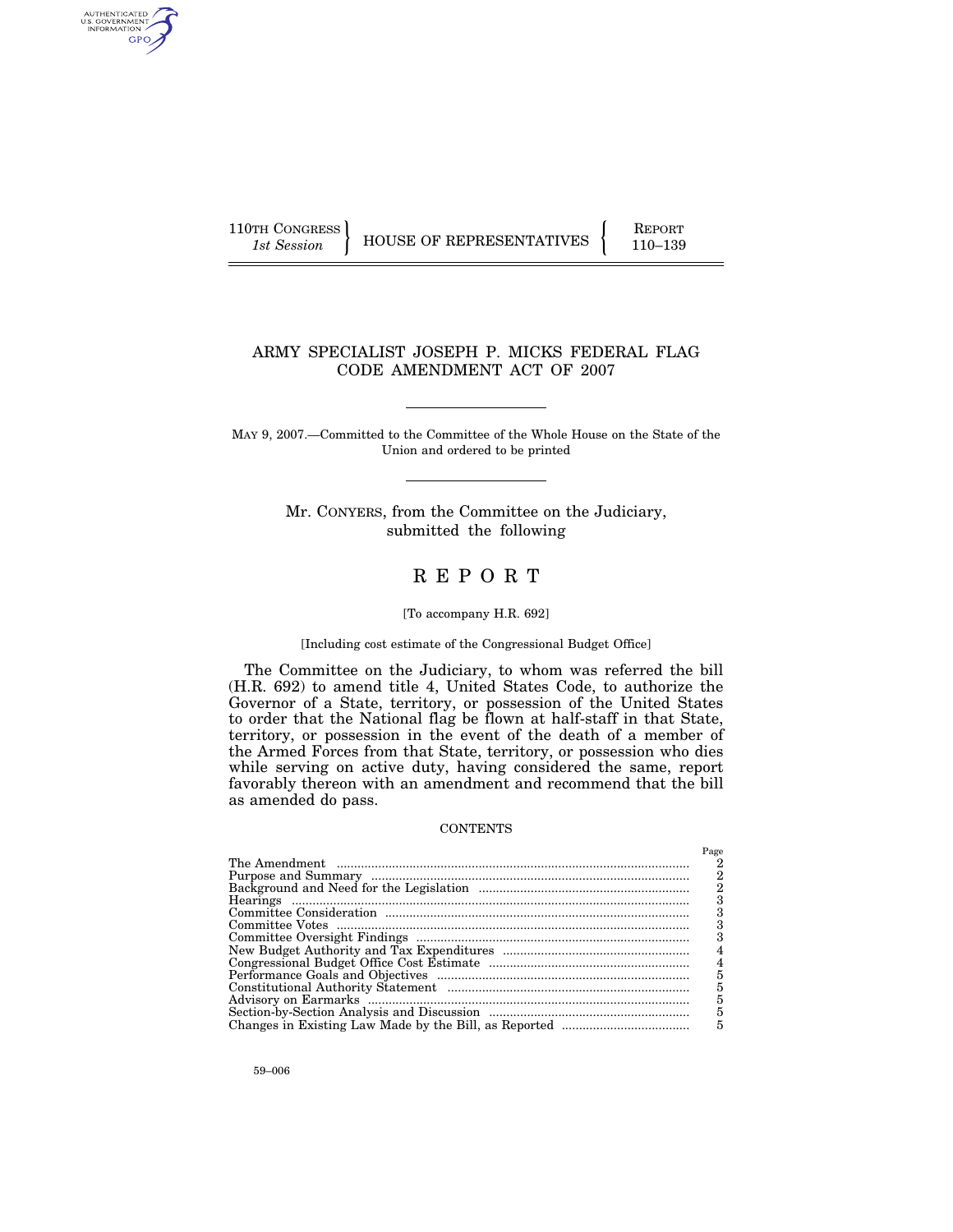## THE AMENDMENT

The amendment is as follows:

Strike all after the enacting clause and insert the following:

#### **SECTION 1. SHORT TITLE.**

This Act may be cited as the ''Army Specialist Joseph P. Micks Federal Flag Code Amendment Act of 2007''.

#### **SEC. 2. FINDING.**

Congress finds that members of the Armed Forces of the United States defend the freedom and security of the United States.

#### **SEC. 3. PROCEDURE FOR NATIONAL FLAG TO BE FLOWN AT HALF-STAFF IN THE EVENT OF THE DEATH OF A MEMBER OF THE ARMED FORCES.**

(a) ISSUANCE OF PROCLAMATION.—Subsection (m) of section 7 of title 4, United States Code, is amended in the sixth sentence—

(1) by inserting ''or the death of a member of the Armed Forces from any State, territory, or possession who dies while serving on active duty" after ''present or former official of the government of any State, territory, or possession of the United States''; and

(2) by inserting before the period the following: '', and the same authority is provided to the Mayor of the District of Columbia with respect to present or former officials of the District of Columbia and members of the Armed Forces from the District of Columbia''.

(b) FEDERAL FACILITY CONSISTENCY WITH PROCLAMATION.—Such subsection is further amended by inserting after the sixth sentence the following new sentence: ''When the Governor of a State, territory, or possession, or the Mayor of the District of Columbia, issues a proclamation under the preceding sentence that the National flag be flown at half-staff in that State, territory, or possession or in the District of Columbia because of the death of a member of the Armed Forces, the National flag flown at any Federal installation or facility in the area covered by that proclamation shall be flown at half-staff consistent with that proclamation.''.

### PURPOSE AND SUMMARY

Members of the Armed Forces of the United States defend the freedom and security of our Nation. Current law, which sets forth the circumstances under which our Nation's flag may be flown at half-staff, including for whom may this honor be bestowed, however, does not include a member of the Armed Forces killed while serving on active duty.<sup>1</sup> H.R. 692 corrects this omission by authorizing the Governor of a State, territory, or possession as well as the Mayor of the District of Columbia to proclaim that the National flag be flown at half-staff in honor of a member of the Armed Forces of the United States who dies while serving on active duty. The proclamation would be binding on National flags flown at Federal facilities and installations in such State, territory, or possession, including the District of Columbia.

## BACKGROUND AND NEED FOR THE LEGISLATION

Representative Bart Stupak (D-MI) introduced H.R. 692, the ''Army Specialist Joseph P. Micks Federal Flag Code Amendment Act of 2007," on January 24, 2007. The bill is named for a 22-year old soldier from Representative Stupak's district who was killed on July 8, 2006 by an improvised explosive device detonated near his vehicle during combat operations in Ar Ramadi, Iraq.2 Army Spe-

<sup>&</sup>lt;sup>1</sup>4 U.S.C.A. § 7(m) (2006).<br><sup>2</sup>Letter from Rep. Bart Stupak to Pres. George W. Bush (July 21, 2006) (on file with the Subcommittee on the Constitution, Civil Rights and Civil Liberties); Press Release, Office of the Governor of the State of Michigan, Flags to be Flown Half-Staff Wednesday for Serviceman Killed in Iraq (July 17, 2006).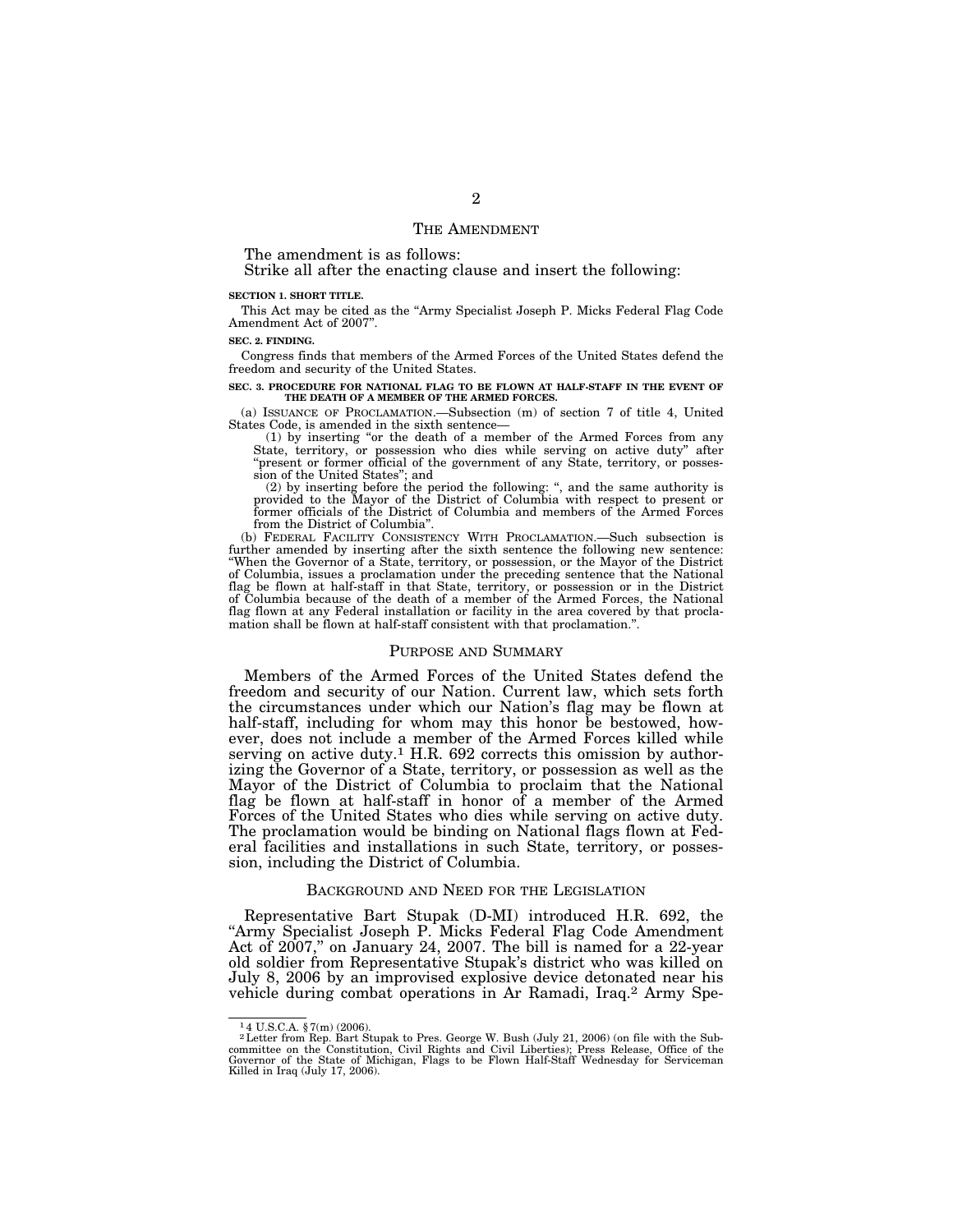cialist Micks had been assigned to the 54th Engineer Battalion, 130th Engineer Brigade, Warner Barracks, Bamberg, Germany.3

Section 7(m) of title 4 of the United States Code specifies the criteria for which the National flag may be flown at half-staff.4 For example, it directs how the flag should hoisted, details the National holidays when the flag should be displayed at half-staff, and specifies who may direct that the flag be flown at half-staff and for whom.5 In addition, the President may order the National flag to be flown at half-staff "whenever he deems it to be appropriate or desirable."<sup>6</sup>

Notwithstanding this authority, Representative Stupak has been unable to persuade the President to issue a proclamation ordering that flags at Federal buildings in his State be flown at half-staff in honor of Michigan's fallen soldiers.7 Over the past 4 years, at least ten soldiers from Representative Stupak's district have died in Iraq and Afghanistan, yet the National flags on some Federal buildings were not lowered in their honor, to the dismay of family members and friends of these brave soldiers.<sup>8</sup> H.R. 692 would provide an additional effective avenue for ensuring that our Nation's fallen military heros are honored and acknowledged.

#### **HEARINGS**

The Committee on the Judiciary held no hearings on H.R. 692.

## COMMITTEE CONSIDERATION

On April 25, 2007, the Committee met in open session and ordered the bill, H.R. 692, favorably reported with an amendment, by voice vote, a quorum being present.

## COMMITTEE VOTES

In compliance with clause 3(b) of rule XIII of the Rules of the House of Representatives, the Committee advises that there were no recorded votes during the Committee's consideration of H.R. 692.

## COMMITTEE OVERSIGHT FINDINGS

In compliance with clause  $3(c)(1)$  of rule XIII of the Rules of the House of Representatives, the Committee advises that the findings and recommendations of the Committee, based on oversight activities under clause 2(b)(1) of rule X of the Rules of the House of Representatives, are incorporated in the descriptive portions of this report.

<sup>&</sup>lt;sup>3</sup> Press Release, Office of the Governor of the State of Michigan, Flags to be Flown Half-Staff Wednesday for Serviceman Killed in Iraq (July 17, 2006).

 $4$  Section  $7(m)$  defines "half-staff" to mean "the position of the flag when it is one-half the distance between the top and bottom of the staff."  $4 \text{ U.S.C.A.} \$7(m) (2006)$ .<br><sup>5</sup>*Id.*  $64 \text{ U.S.C.A.} \$10 (2006)$ .

<sup>4 6 6 4</sup> U.S.C.A. § 10 (2000).<br>TLetter to Pres. George W. Bush from Rep. Bart Stupak 1 (July 21, 2006) (on file with the Subcommittee on the Constitution, Civil Rights and Civil Liberties).

Subcommittee on the Constitution, Civil Rights and Civil Liberties). 8 Jeff Kart, *Bill Proposes Flag Lowering for Soldiers to Extend to Federal Buildings,* BAY CITY TIMES, Nov. 27, 2006, at 3A.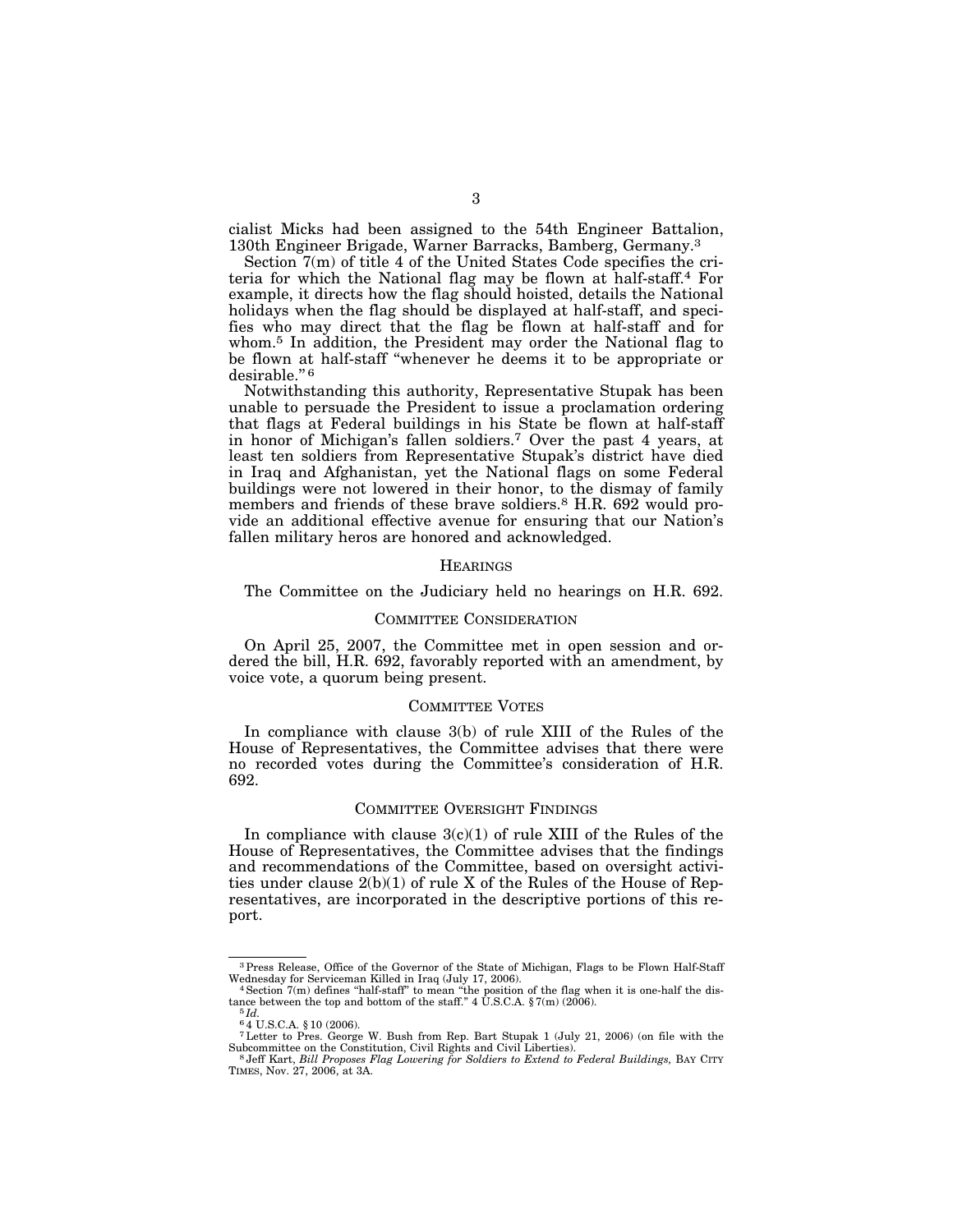## NEW BUDGET AUTHORITY AND TAX EXPENDITURES

Clause  $3(c)(2)$  of rule XIII of the Rules of the House of Representatives is inapplicable because this legislation does not provide new budgetary authority or increased tax expenditures.

## CONGRESSIONAL BUDGET OFFICE COST ESTIMATE

In compliance with clause  $3(c)(3)$  of rule XIII of the Rules of the House of Representatives, the Committee sets forth, with respect to the bill, H.R. 692, the following estimate and comparison prepared by the Director of the Congressional Budget Office under section 402 of the Congressional Budget Act of 1974:

# U.S. CONGRESS,<br>CONGRESSIONAL BUDGET OFFICE, *Washington, DC, May 1, 2007.*

Hon. JOHN CONYERS, Jr., *Chairman,* 

*Committee on the Judiciary,* 

*House of Representatives, Washington, DC.* 

DEAR MR. CHAIRMAN: The Congressional Budget Office has prepared the enclosed cost estimate for H.R. 692, the Army Specialist Joseph P. Micks Federal Flag Code Amendments Act of 2007.

If you wish further details on this estimate, we will be pleased to provide them. The CBO staff contact is Matthew Pickford, who can be reached at 226–2860.

Sincerely,

PETER R. ORSZAG, DIRECTOR.

## Enclosure

cc: Honorable Lamar S. Smith. Ranking Member

## *H.R. 692—Army Specialist Joseph P. Micks Federal Flag Code Amendment Act of 2007*

H.R. 692 would amend Federal law to allow the governor of a state, territory, or possession to fly the U.S. flag at half-staff following the death of a member of the active-duty armed forces. The legislation also would allow the mayor of the District of Columbia to fly the U.S. flag at half-staff following the death of former officials as well as members of the active-duty armed forces. In addition, when a governor or the mayor of the District of Columbia has issued a proclamation to display flags at half-staff, the legislation would require that flags at all Federal facilities in the locality also be flown at half-staff.

Because the U.S. flag is displayed daily at Federal facilities, CBO estimates that implementing H.R. 692 would have no significant cost. Enacting the bill would not affect direct spending or revenues.

The bill contains no intergovernmental or private-sector mandates as defined in the Unfunded Mandates Reform Act and would impose no cost on state, local, or tribal governments.

The CBO staff contact for this estimate is Matthew Pickford, who can be reached at 226–2860. This estimate was approved by Peter H. Fontaine, Deputy Assistant Director for Budget Analysis.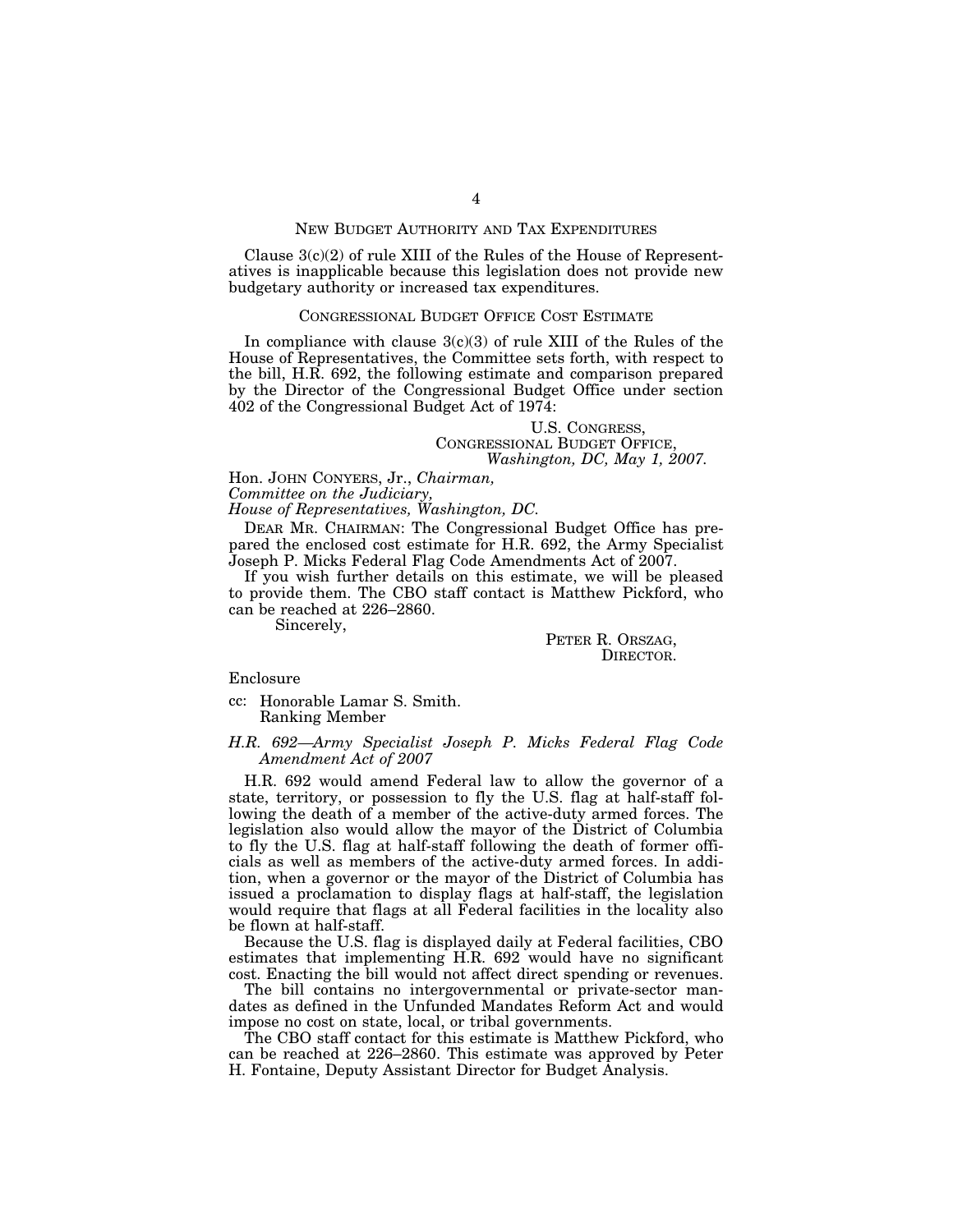## PERFORMANCE GOALS AND OBJECTIVES

The Committee states that pursuant to clause  $3(c)(4)$  of rule XIII of the Rules of the House of Representatives, H.R.692, as amended, ensures that our Nation's fallen military heros are properly honored in their home states by authorizing the Governor of a State, territory or possession, or the Mayor of the District of Columbia, to proclaim that the National flag be flown at half-staff for a member of the Armed Forces who dies while serving on active duty.

#### CONSTITUTIONAL AUTHORITY STATEMENT

Pursuant to clause  $3(d)(1)$  of rule XIII of the Rules of the House of Representatives, the Committee finds the authority for this legislation in article I, section 8, clause 17 of the Constitution.

## ADVISORY ON EARMARKS

In accordance with clause 9 of rule XXI of the Rules of the House of Representatives, H.R. 692 does not contain any congressional earmarks, limited tax benefits, or limited tariff benefits as defined in clause 9(d), 9(e), or 9(f) of Rule XXI.

#### SECTION-BY-SECTION ANALYSIS AND DISCUSSION

The following discussion describes the bill as reported by the Committee.

*Sec. 1. Short title.* Section 1 sets forth the short title of the bill as the ''Army Specialist Joseph P. Micks Federal Flag Code Amendment Act of 2007.''

*Sec. 2. Finding.* Section 2 states that Congress finds that members of the Armed Forces of the United States defend the freedom and security of the United States.

*Sec. 3. Procedure for National Flag to be flown at half-staff in the event of the death of a member of the Armed Forces.* Section 3(a) amends section 7(m) of title 4 of the United States Code to authorize the Governor of a State, territory, or possession, as well as the Mayor of the District of Columbia, to proclaim that the National flag be flown at half-staff in honor of a member of the Armed Forces of the United States who dies while serving on active duty. Section 3(b) provides that the proclamation would be binding on National flags flown at Federal facilities and installations in the State, territory, or possession involved, including the District of Columbia.

## CHANGES IN EXISTING LAW MADE BY THE BILL, AS REPORTED

In compliance with clause 3(e) of rule XIII of the Rules of the House of Representatives, changes in existing law made by the bill, as reported, are shown as follows (new matter is printed in italics and existing law in which no change is proposed is shown in roman):